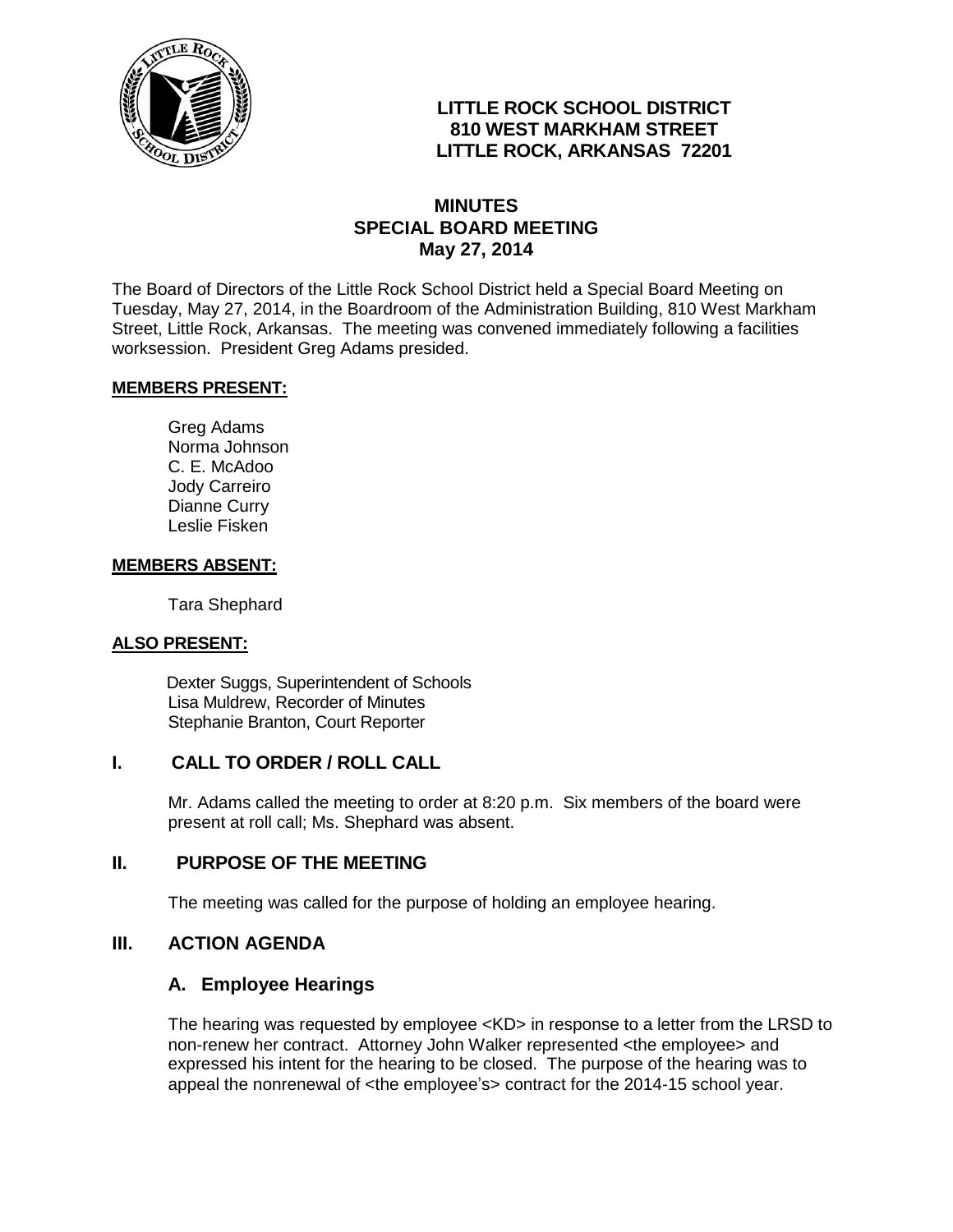Attorney Chris Heller represented the LRSD. He stated that <the employee> was hired as a result of a court order which required monitoring of desegregation programs during the desegregation litigation. Since the district is no longer under a desegregation order, the position is no longer critical or necessary. The letter of non-renewal was based on the elimination of that position due to budget restraints.

Attorney Terrence Cain assisted Mr. Walker, and stated this hearing was not in compliance with the Public Employee Fair Dismissal Act. This hearing is the second attempt to hold a hearing for <the employee>. He contended the first attempt was scheduled past the 10 day time limit for holding a hearing and any result of that hearing would have been void.

Mr. Heller responded to Mr. Cain's statement regarding the non-renewal notice and notification to <the employee>. The parties had received notification of the cancellation of the hearing previously scheduled; he referenced a 1998 court case, and agreed to send that court finding to Mr. Walker by email. Substantial compliance is the standard of operation under the Public Hearing Fair Dismissal Act. This hearing was scheduled at the earliest opportunity and he doesn't believe the District is in violation of the law.

Mr. Walker made a statement regarding other positions which are being eliminated, including Reading Recovery teachers and four other administrators. He noted the individuals who had not yet received job reassignments were women. He continued discussing other factors related to the desegregation case, and stated <the employee> was being singled out for termination.

Mr. Heller commented on the district's *Covenant for the Future* as the basis for the decisions being made by Dr. Suggs. The Covenant promised the district would continue to operate without discrimination whether or not the courts were involved. There is no requirement to retain <the employee> to monitor the district's compliance with court orders.

Mr. Heller asked Dr. Suggs to explain his decision and rational for revising the district's organizational chart. As Superintendent of Schools, it is Dr. Suggs' intent to increase efficiency and effectiveness in the District's administration. He found the district to be "top heavy," and in some areas redundant. As a result, he required each employee to complete a job profile to determine where there was room to combine positions to become more effective and cost-efficient. This process began as soon as he accepted the position of superintendent. It was noted that he had asked <the employee> to complete a job profile and she had never responded. There is no job profile for the Director of PRE included within the file of other positions collected.

In addition, Dr. Suggs reviewed the district's overall budget alignment, as well as the job descriptions, profiles, position justification forms, and organizational charts. This information was reviewed and discussed in Cabinet meetings, and as a result of those discussions, <the employee's> position was labeled as "nonessential."

Mr. Walker questioned Dr. Suggs regarding the decision to eliminate <the employee's> position. Dr. Suggs responded by saying the position held by <the employee> was eliminated due to the budgetary factors. During questioning Mr. Heller clarified that <the employee> was being recommended for non-renewal, not termination.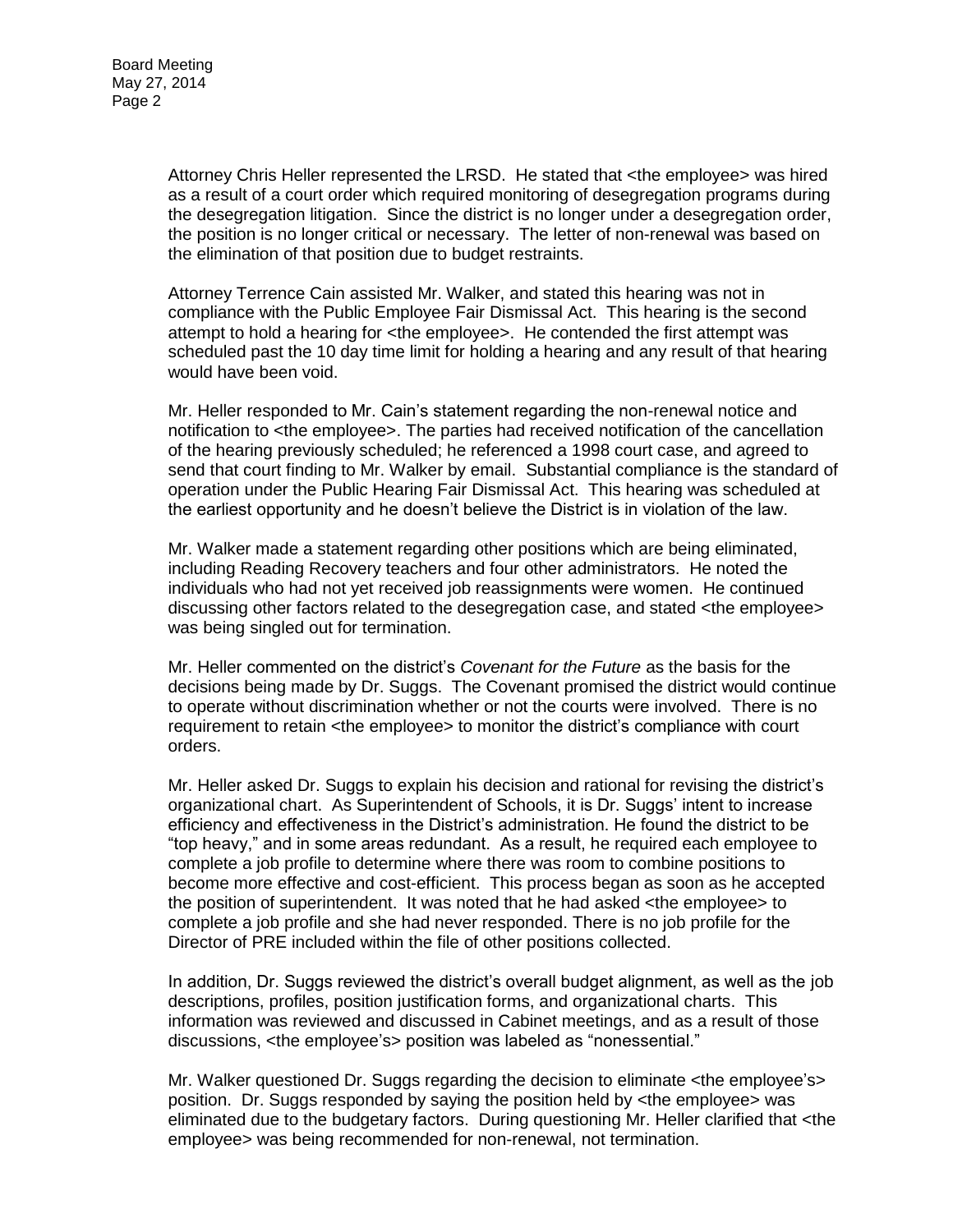Mr. Walker's questioning continued regarding the elimination of Reading Recovery and assignment of reading teachers, the elimination of other positions in the PRE department, the reassignment of other individuals who were previously in the PRE department, budget documents which had been requested under an FOIA request, and the desegregation order from Judge Wilson. Mr. Walker also questioned Dr. Suggs regarding a document which was created by Mr. Burton prior to July 1, which outlined the realignment of staff in the PRE Department.

<The employee> was called to briefly discuss reports she had written and submitted as part of her responsibility to monitor the middle schools.

Dennis Glasgow was called and questioned by Mr. Walker regarding his responsibilities as the Director of Accountability. He was asked about his interactions with the supervision and evaluation of <the employee>.

Mr. Heller clarified the responses to Mr. Glasgow's questions regarding the state requirements for certified personnel to be responsible for the functions of testing director. He also discussed the monitoring of schools in academic distress and assistance from the administration in conducting the monitoring.

<The employee> was questioned regarding her educational background and employment with the LRSD. She also responded to questions regarding her previous responsibilities monitoring the desegregation programs

Responding to questions from Mr. Walker, <the employee> stated she never received the job profile form to complete. She believed Dr. Suggs had intentions of firing her even before he was in the District as the full time Superintendent. The budget for the PRE department was eliminated from the beginning of the year. She was not given responsibility for completing any of the evaluations she previously completed for the courts. She hasn't attended any of the curriculum and instruction meetings, and is unaware of information provided to other employees.

Mr. Heller questioned <the employee> about her responsibilities in completing the evaluations. Two of the reports Mr. Heller provided for her to review were completed by outside evaluators, Dr. Catterall and Dr. Ross. Dr. John Kirkendall completed the most recent middle school evaluations. It was also noted that without the requirements from the court for program monitoring, the functions of the PRE Department were no longer necessary in assessing compliance with court orders.

In closing, Mr. Heller stated to the Board that Dr. Suggs was acting within the expectations of a Superintendent to realign staff to become more efficient and fiscally responsible. In addition, the recommendation to reassign or eliminate positions is within his right as a Superintendent.

Mr. Walker closed by asking the board to consider the recommendation to non-renew <the employee> and to allow her to continue in her role as an evaluator of the district's schools and programs. He said there was no justification for upholding the superintendent's recommendation other than "rubber stamping" anything Dr. Suggs recommends.